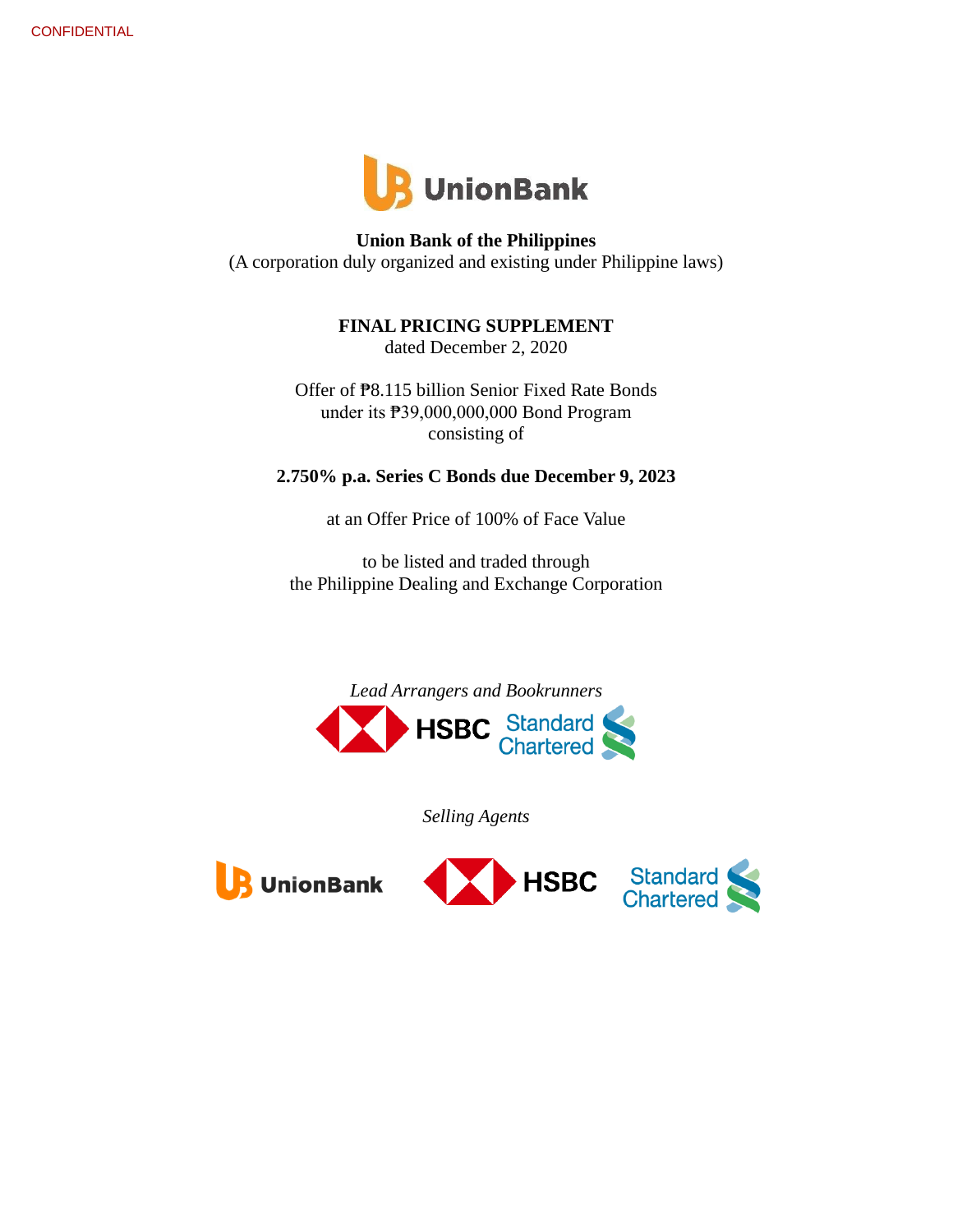### **OFFER OF SERIES C BONDS**

*This document constitutes the Pricing Supplement relating to the Series C Bonds being offered and described herein (the "Offer"). Terms used herein shall be deemed to be defined as such for the purposes of the terms and conditions (the "Terms and Conditions") set forth in the offering circular dated April 26, 2019, as amended on October 23, 2020 (collectively referred to herein as the "Offering Circular"). This Pricing Supplement contains the final terms of this Offer and the Series C Bonds and must be read in conjunction with the Offering Circular. Full information on the Bank and the Offer is only available on the basis of the combination of this Pricing Supplement and the Offering Circular. All information contained in the Offering Circular are deemed incorporated by reference in this Pricing Supplement.*

| <b>Issuer</b>                                                | Union Bank of the Philippines (the "Bank")                                                                                                                                                                                                           |
|--------------------------------------------------------------|------------------------------------------------------------------------------------------------------------------------------------------------------------------------------------------------------------------------------------------------------|
| <b>Issue</b>                                                 | Senior fixed rate bonds constituting the direct, unconditional,<br>unsecured and unsubordinated obligations of the Bank                                                                                                                              |
| <b>Specified Currency or</b><br><b>Currencies</b>            | Philippine Peso                                                                                                                                                                                                                                      |
| <b>The Offer Size</b>                                        | P8.115 billion                                                                                                                                                                                                                                       |
| <b>Manner of Distribution</b>                                | Public offering                                                                                                                                                                                                                                      |
| <b>Issue Price</b>                                           | At par (or 100% of face value)                                                                                                                                                                                                                       |
| Form and Denomination<br>of the Bonds                        | The Series C Bonds shall be issued in scripless form in<br>minimum denominations of $\mathbb{P}100,000$ each, and in multiples of<br>$\overline{P}50,000$ thereafter, and traded in denominations of $\overline{P}10,000$ in<br>the secondary market |
| <b>Offer Period</b>                                          | The offer of the Series C Bonds shall commence at 9:00 am on<br>November 23, 2020 and end at 12:00 pm on December 2, 2020,<br>or any other date as may be determined by the Bank and the<br>Lead Arrangers.                                          |
| <b>Issue Date</b>                                            | December 9, 2020                                                                                                                                                                                                                                     |
| <b>Interest</b><br><b>Commencement</b> March 9, 2021<br>Date |                                                                                                                                                                                                                                                      |
| <b>Interest Payment Date(s)</b>                              | Quarterly, every March 9, June 9, September 9 and December 9<br>of each year                                                                                                                                                                         |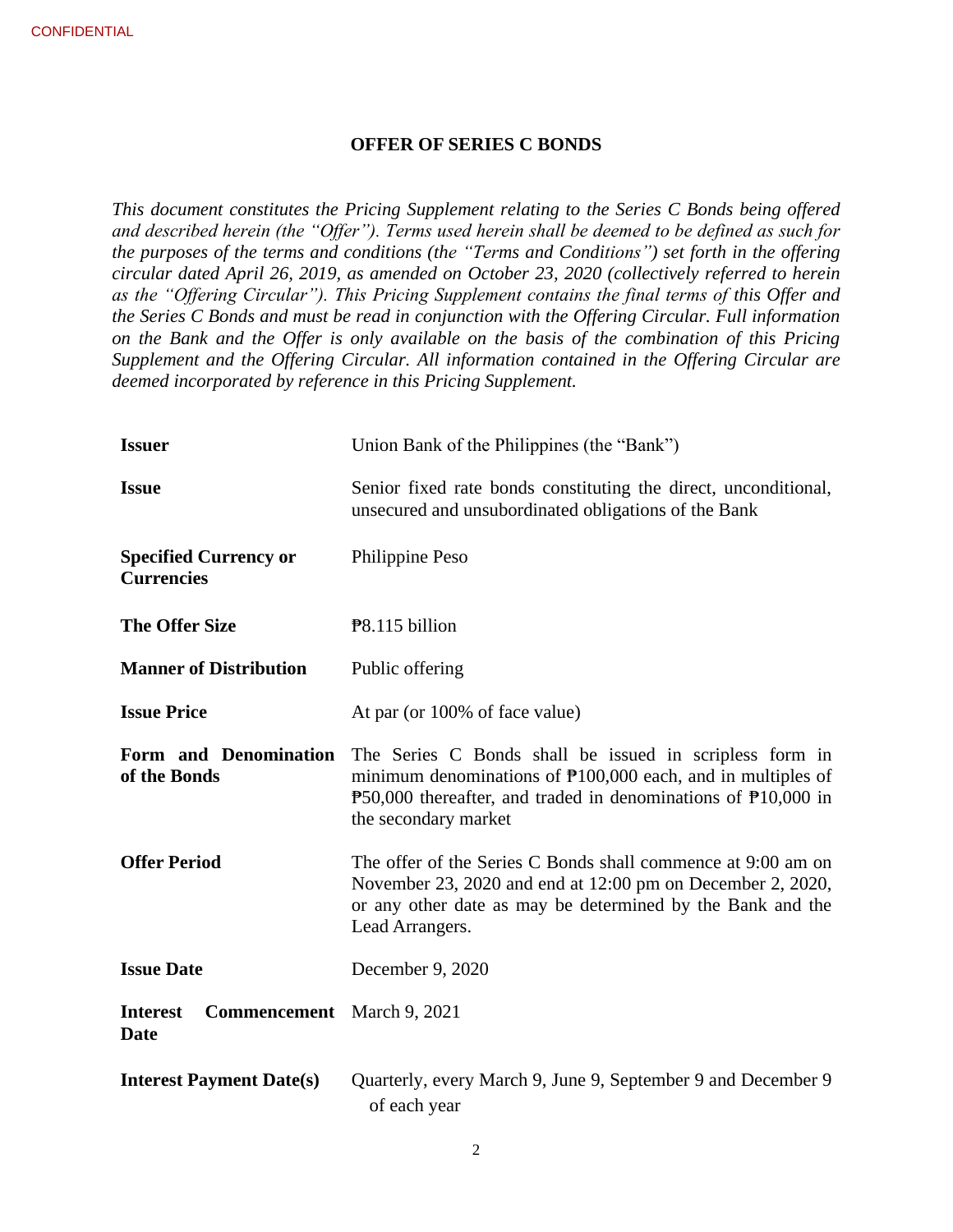| <b>Interest Rate</b>                      | Series C Bonds: 2.750% per annum                                                                                                                                                                                                                                                                                                                                                                                                                                                                                                                                                                                                              |
|-------------------------------------------|-----------------------------------------------------------------------------------------------------------------------------------------------------------------------------------------------------------------------------------------------------------------------------------------------------------------------------------------------------------------------------------------------------------------------------------------------------------------------------------------------------------------------------------------------------------------------------------------------------------------------------------------------|
| <b>Day Count Fraction</b>                 | 30/360 day count basis                                                                                                                                                                                                                                                                                                                                                                                                                                                                                                                                                                                                                        |
| <b>Maturity Date</b>                      | Series C Bonds: Three (3) years from Issue Date or 9 December<br>2023                                                                                                                                                                                                                                                                                                                                                                                                                                                                                                                                                                         |
| <b>Redemption/Payment</b><br><b>Basis</b> | Redemption at Par                                                                                                                                                                                                                                                                                                                                                                                                                                                                                                                                                                                                                             |
| <b>Bond Rating</b>                        | The Series C Bonds are not rated                                                                                                                                                                                                                                                                                                                                                                                                                                                                                                                                                                                                              |
| <b>Payment Account Name</b>               | PDTC as Paying Agent of:                                                                                                                                                                                                                                                                                                                                                                                                                                                                                                                                                                                                                      |
|                                           | Series C Bonds: UNION BANK OF THE PHILIPPINES FAO<br>UBP Series C Bondholders due 2023                                                                                                                                                                                                                                                                                                                                                                                                                                                                                                                                                        |
| <b>Taxation</b>                           | <b>Interest Income on Bonds</b>                                                                                                                                                                                                                                                                                                                                                                                                                                                                                                                                                                                                               |
|                                           | Interest income on short-term bonds, with maturities of less<br>than five (5) years derived by Philippine citizens and alien<br>resident individuals from the Series C Bonds is subject to<br>income tax, which is withheld at source, at the rate of 20%<br>based on the gross amount of interest. Generally, interest on the<br>Bonds received by non-resident aliens engaged in trade or<br>business in the Philippines is subject to a 20% final withholding<br>tax. Interest income received by domestic corporations and<br>resident foreign corporations from the Series C Bonds is subject<br>to a final withholding tax rate of 20%. |
|                                           | Except for such withholding tax and as otherwise provided,<br>payments of principal and interest will be made free and clear<br>of any deductions of any taxes, duties, or charges imposed by or<br>on behalf of the Republic of the Philippines. If such taxes,<br>duties, or charges are imposed, the same shall be for the<br>account of the Bank; provided, however, that the Issuer shall<br>not be liable for:                                                                                                                                                                                                                          |
|                                           | 1. Any creditable or final withholding tax applicable on<br>interest earned on the Series C Bonds prescribed under the<br>NIRC, as amended, and its implementing rules and<br>regulations as be in effect from time to time; a corporate or                                                                                                                                                                                                                                                                                                                                                                                                   |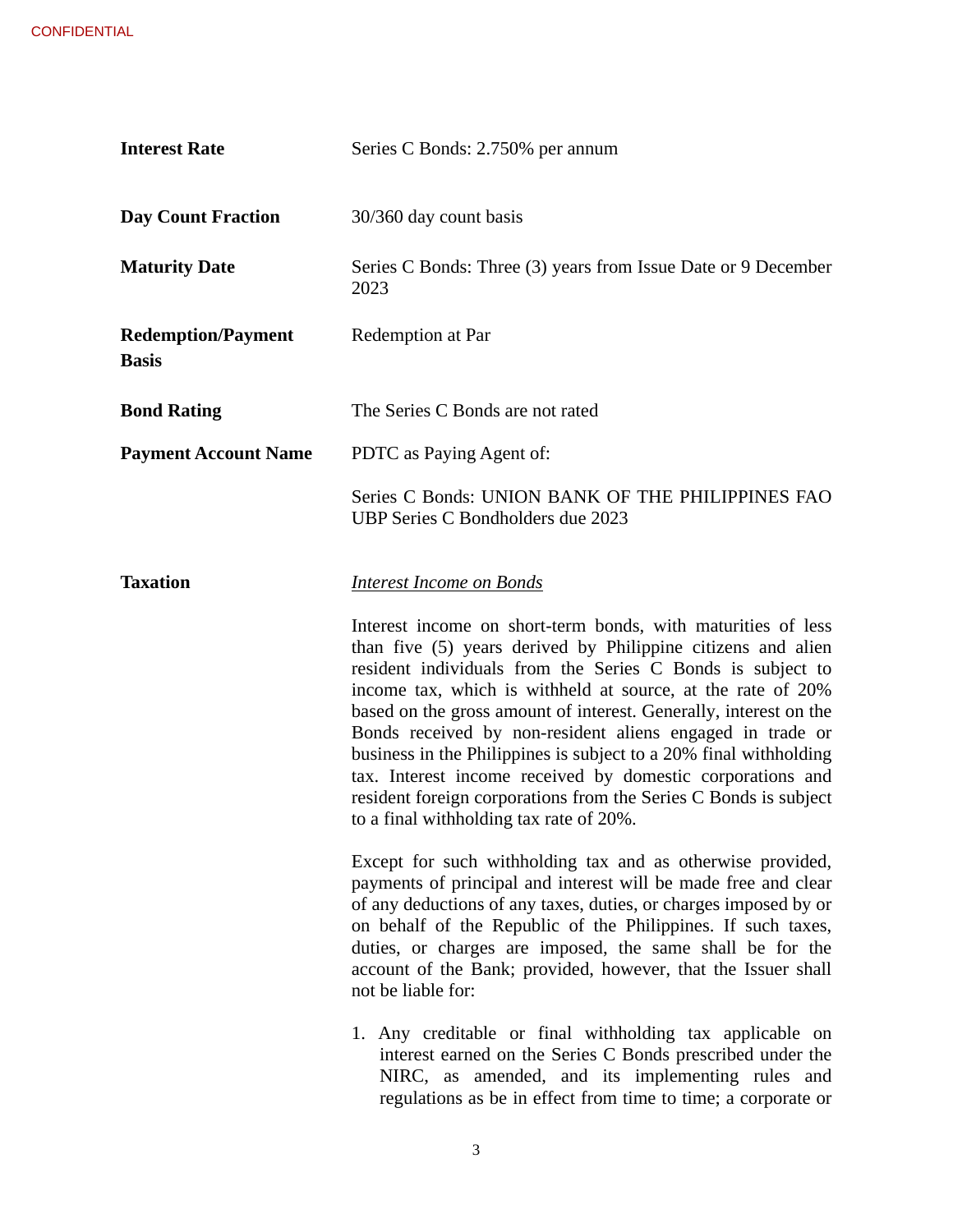institutional investor who is exempt from or not subject to such withholding tax shall be required to submit a tax exemption certificate and other applicable documents (except if such exemption is by virtue of Section 3 of Revenue Regulations No. 14-2012);

- 2. Gross receipts tax;
- 3. Taxes on the overall income of any securities dealer or bondholder, whether or not subject to withholding; and
- 4. Value-added tax.

Documentary stamp tax for the primary issue of the Series C Bonds shall be for the Bank's account.

## *Change in Tax Rates and New Taxes*

In the event there is a change in the tax treatment of the Series C Bonds or on the tax rates applicable to a Bondholder because of new, or changes or repeal in, tax laws, or interpretations thereof, as a result of which, a Bondholder previously exempt from tax shall be subject to tax on income earned from the Series C Bonds or there is an increase in the applicable withholding tax rate, or any payments of principal and/or interest under the Series C Bonds shall be subject to deductions or withholdings for or on account of any taxes, duties, assessments, or governmental charges of whatever nature imposed, levied, collected, withheld, or assessed within the Philippines by any authority therein or thereof having power to tax, including but not limited to stamp, issue, registration, documentary, value-added or similar tax, or other taxes, duties, assessments, or government charges, including interest, surcharges, and penalties thereon (the "New Taxes"), then such New Taxes imposed shall be for the account of the Bondholders and the Paying Agent, on behalf of the Bank, as applicable, shall make the necessary withholding or deduction for the account of the Bondholders concerned. All sums payable by the Bank to tax-exempt persons (upon presentation of acceptable proof of tax exemption) shall be paid without deductions for taxes, duties, assessments, or government charges.

**Prohibited Bondholder** "Prohibited Bondholders" mean Persons which are prohibited from purchasing or holding the Bonds, specifically:

> (1) the Bank, including its related parties expressly prohibited under prevailing BSP Rules (subject to such exceptions as may be provided therein), provided that, unless otherwise provided in the BSP Rules: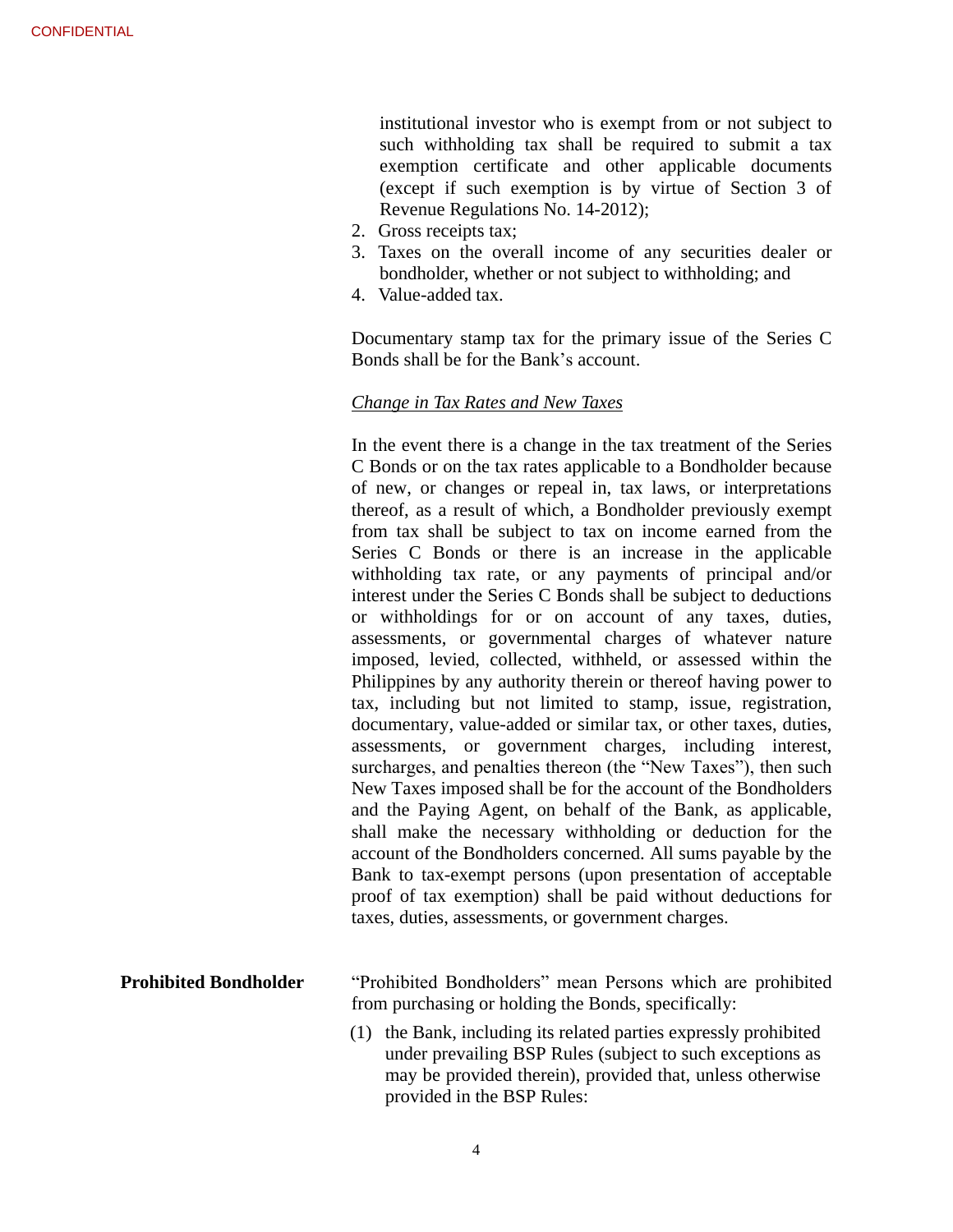- (a) the phrase "related parties expressly prohibited under prevailing Rules" shall refer to the related parties (i) identified in Section 131 of the MORB (as defined below) and (ii) which are in possession of or have access to material and non-public information affecting the pricing and marketability of the Bonds or that which substantially impacts an investor's decision to buy or sell the Bonds once the same is disseminated to the public; and
- (b) the following shall not be considered as Prohibited Bondholders: (1) the Bank's trust departments or related trust entities and (2) underwriters and/or arrangers that is a related party of the Bank, where such underwriter and/or arranger is part of the underwriting agreement;
- (2) non-resident aliens not-engaged in trade or business in the Philippines and non-resident foreign corporations; *provided* that in the event that the BIR provides guidelines to PDEx to supplement the PDEx rules, conventions and guidelines with respect to the withholding of interest income of non-resident aliens not engaged in trade or business in the Philippines and non-resident foreign corporation from Bonds with maturities of not less than five (5) years, the Bank may exclude non-resident aliens not engaged in trade or business in the Philippines and non-resident foreign corporations in the list of Prohibited Bondholders.
- (3) US Persons under the FATCA including: a U.S. citizen (including a dual citizen); a U.S. resident alien for U.S. tax purposes; a U.S. partnership; a U.S. corporation; any U.S. estate; any U.S. trust if: (a) a court within the United States is able to exercise primary supervision over the administration of the trust; or (b) one or more U.S. persons have the authority to control all substantial decisions of the trust; and any other person that is not considered a non-US person under the FATCA.

For purposes of the definition of Prohibited Bondholders, **"Related parties"** means the related parties identified in Section 131 of the BSP Manual of Regulations for Banks which includes the following: (i) subsidiaries and affiliates of the Bank, and any party (including their subsidiaries, affiliates and special purpose entities) that the Bank exerts direct or indirect control over or that exerts direct or indirect control over the Bank; (ii) the Bank's directors, officers, stockholders, related interests and their close family members, as well as corresponding persons in affiliated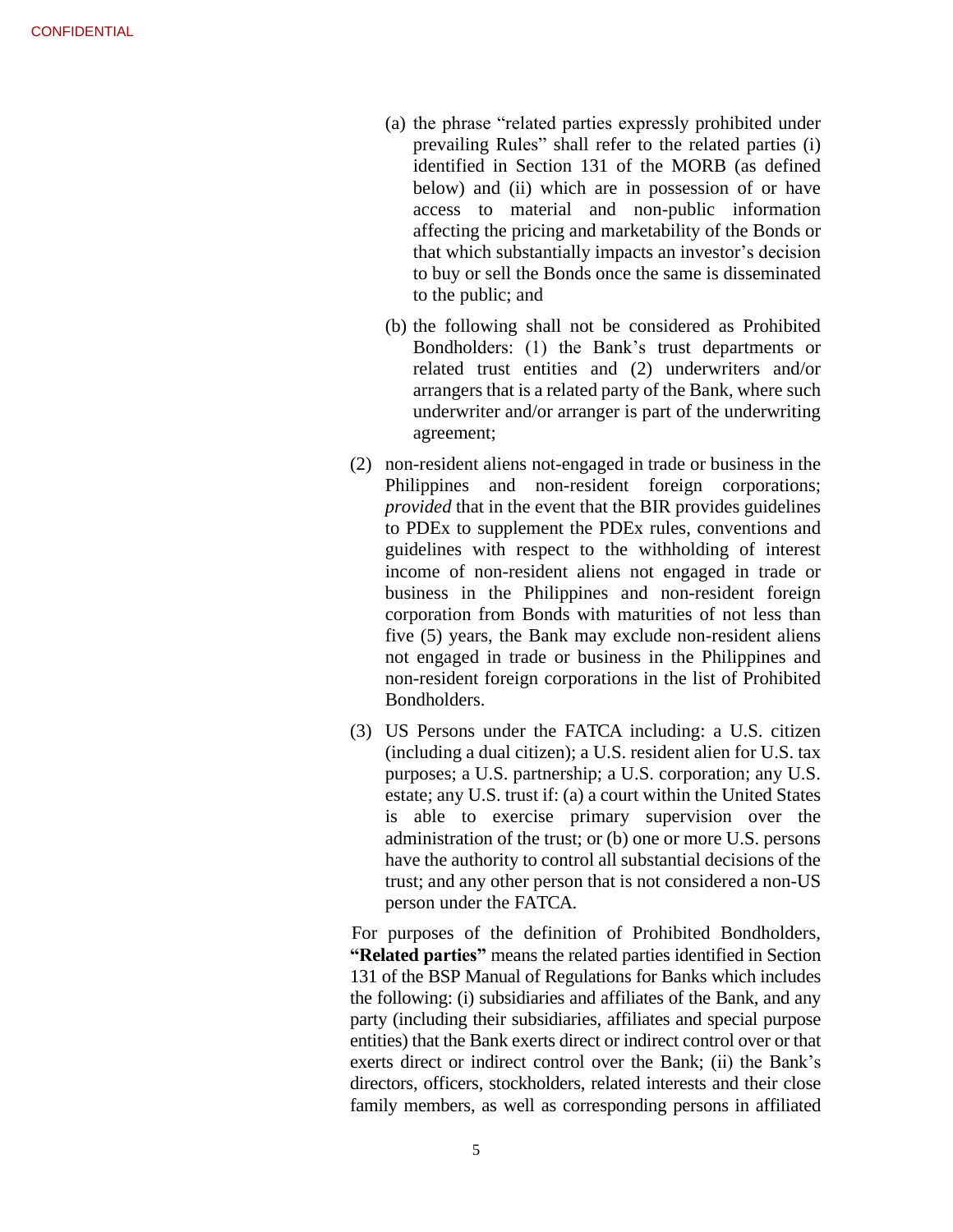companies; or (iii) persons and entities that have direct or indirect linkages to the Bank identified as (a) ownership, control or power to vote, of 10% to less than 20% of the outstanding voting stock of the Bank; (b) interlocking directorship or officership, except in cases involving independent directors as defined under existing regulations or directors holding nominal share in the Bank; (c) common stockholders owning at least 10% of the outstanding voting stock of the Bank and 10% to less than 20% of the common outstanding voting stock of the Bank; and (d) permanent proxy or voting trusts in favor of the Bank constituting 10% to less than 20% of the outstanding voting stock of the Bank, or vice versa.

A "**subsidiary**" means, at any particular time, a company which is then directly controlled, or more than fifty percent (50%) of whose issued voting equity share capital (or equivalent) is then beneficially owned, by the Bank and/or one or more of its subsidiaries or affiliates. An "**affiliate**" means, at any particular time, a company at least twenty percent (20%) but not more than fifty percent (50%) of whose issued voting equity share capital is then owned by the Bank. For a company to be "**controlled**" by another means that the other (whether directly or indirectly and whether by the ownership of share capital, the possession of voting power, contract or otherwise) has the power to appoint and/or remove all or the majority of the members of the board of directors or other governing body of that company or otherwise controls or has the power to control the affairs and policies of that company.

regulations (including but not limited to any decision by a court

#### **PROVISIONS RELATING TO REDEMEPTION**

| Notice period for early<br>redemption | Minimum period: 30 calendar days prior written notice to the<br>Trustee and the Registrar<br>Maximum period: 60 calendar days prior written notice to the<br>Trustee and the Registrar                                                                                                                                                                                                                                                                                                                                                                                                                               |
|---------------------------------------|----------------------------------------------------------------------------------------------------------------------------------------------------------------------------------------------------------------------------------------------------------------------------------------------------------------------------------------------------------------------------------------------------------------------------------------------------------------------------------------------------------------------------------------------------------------------------------------------------------------------|
| <b>Issuer Redemption Option</b>       | The Bank may, at its sole option, redeem the Series C Bonds at<br>par plus accrued interest (if any), without premium or penalty,<br>(i) in the event that payments by the Bank under the Series C<br>Bonds become subject to additional or increased taxes (other<br>than taxes and rates thereof prevailing on the Issue Date) as a<br>result of any change in or application of any law, rule, or<br>regulation in the Philippines or any political subdivision or any<br>authority thereof or therein having power to tax, or any change<br>in the application or official interpretation of such laws, rules or |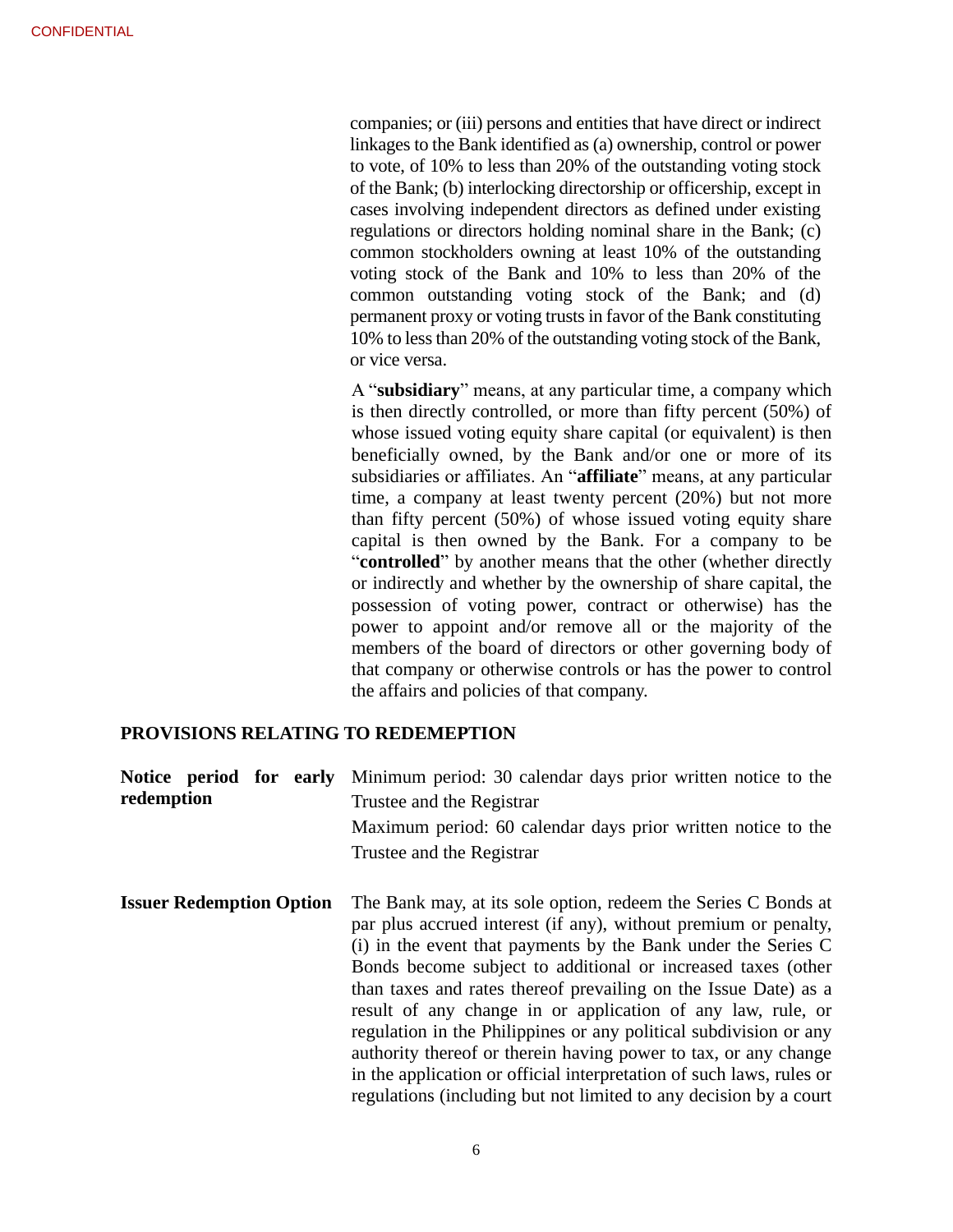|                                             | of competent jurisdiction), and such additional or increased rate<br>of such tax cannot be avoided by use of reasonable measures<br>available to the Bank; (ii) in the event that the Series C Bonds<br>become subject to additional or increased reserves other than<br>the reserves prevailing on the Issue Date as a result of certain<br>changes in law, rule or regulation, or in the interpretation<br>thereof; (iii) in the event that any of the related documents is or<br>shall become for any reason, invalid, illegal or unenforceable to<br>the extent that it shall become, for any reason, unlawful for the<br>Bank to give effect to its rights or obligations thereunder; and<br>(iv) in such other instances as may be indicated in the final<br>Terms and Conditions of the Series C Bonds and as may be<br>allowed under the BSP Rules. |
|---------------------------------------------|-------------------------------------------------------------------------------------------------------------------------------------------------------------------------------------------------------------------------------------------------------------------------------------------------------------------------------------------------------------------------------------------------------------------------------------------------------------------------------------------------------------------------------------------------------------------------------------------------------------------------------------------------------------------------------------------------------------------------------------------------------------------------------------------------------------------------------------------------------------|
| <b>Final Redemption Amount</b>              | The Series C Bonds will be redeemed at par on the Maturity<br>Date.                                                                                                                                                                                                                                                                                                                                                                                                                                                                                                                                                                                                                                                                                                                                                                                         |
| <b>Early Redemption Date</b>                | On any Interest Payment Date                                                                                                                                                                                                                                                                                                                                                                                                                                                                                                                                                                                                                                                                                                                                                                                                                                |
| <b>Early</b><br>Redemption<br><b>Amount</b> | The Bank shall redeem the Series C Bonds at par plus accrued<br>and unpaid interest thereon as of the Early Redemption Date. If,<br>as a consequence of the exercise of the Early Redemption<br>Option, interest income already earned under the Early<br>Redemption Bonds shall be subjected to incremental taxes, such<br>taxes shall be for the account of the Bank.                                                                                                                                                                                                                                                                                                                                                                                                                                                                                     |

# **PARTIES/DISTRIBUTION**

| <b>Trustee</b>                      | Development Bank of the Philippines – Trust Banking Group                                                                                                                                                                                                        |
|-------------------------------------|------------------------------------------------------------------------------------------------------------------------------------------------------------------------------------------------------------------------------------------------------------------|
| <b>Registrar &amp; Paying Agent</b> | Philippine Depository & Trust Corp.                                                                                                                                                                                                                              |
| <b>Lead Arrangers</b>               | The Hongkong and Shanghai Banking Corporation Limited<br>Standard Chartered Bank, Philippine Branch                                                                                                                                                              |
| <b>Selling Agents</b>               | Union Bank of the Philippines<br>The Hongkong and Shanghai Banking Corporation Limited<br>Standard Chartered Bank, Philippine Branch                                                                                                                             |
| <b>Market Maker</b>                 | Metropolitan Bank and Trust Company                                                                                                                                                                                                                              |
| <b>Ranking</b>                      | The Series C Bonds constitute the direct, unconditional,<br>unsecured, and unsubordinated obligations of the Bank,<br>enforceable according to the Terms and Conditions, and shall at<br>all times rank <i>pari passu</i> and without any preference or priority |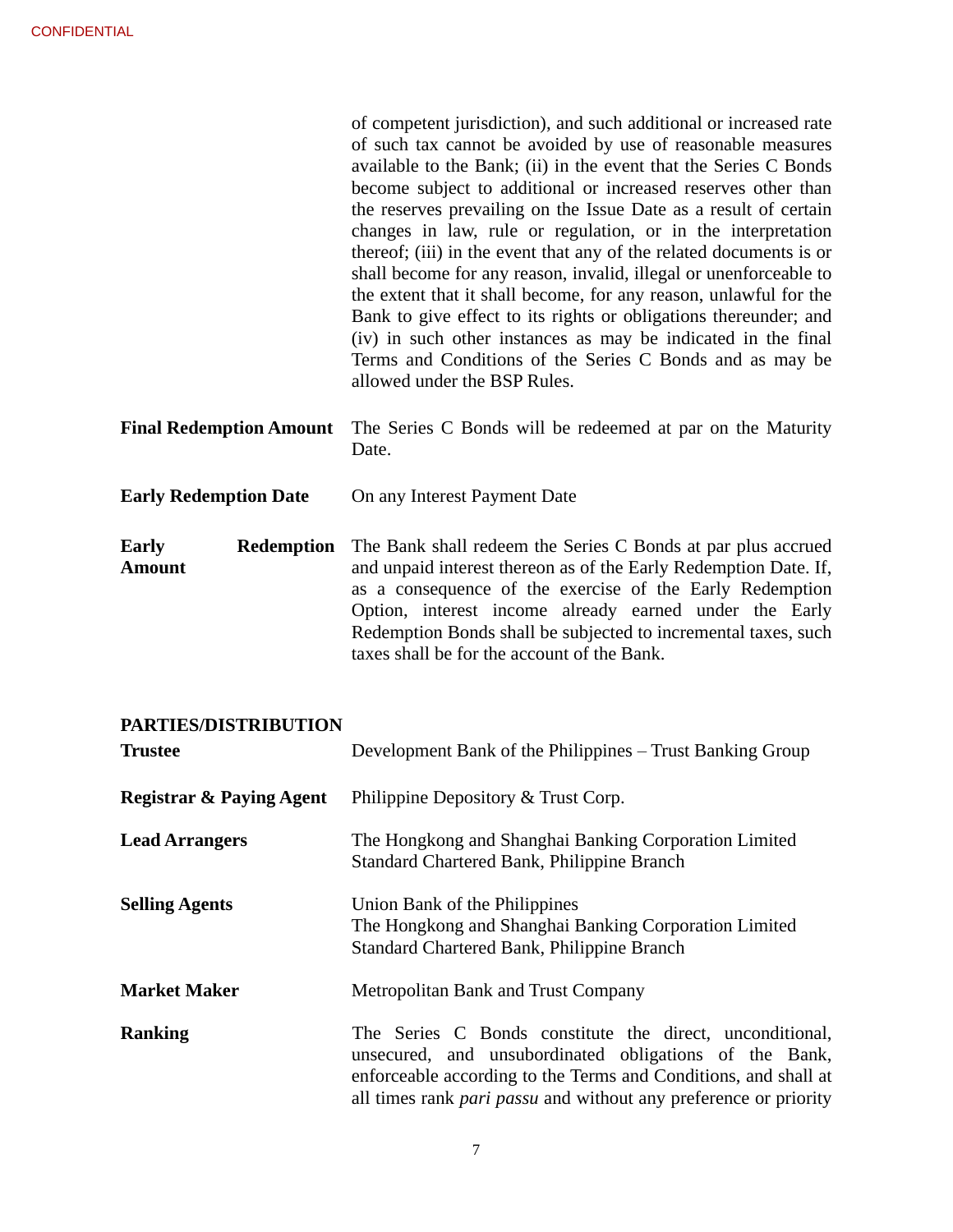|                      | among themselves and at least <i>pari passu</i> with all other present<br>and future direct, unconditional, unsecured, and unsubordinated<br>obligations of the Bank, except for any obligation enjoying a<br>statutory preference or priority established under Philippine<br>laws |
|----------------------|-------------------------------------------------------------------------------------------------------------------------------------------------------------------------------------------------------------------------------------------------------------------------------------|
| <b>Listing</b>       | The Series C Bonds are intended to be listed at the Philippine<br>Dealing & Exchange Corp., or such other securities exchange<br>licensed as such by the Securities and Exchange Commission                                                                                         |
| <b>Governing Law</b> | Philippine Law                                                                                                                                                                                                                                                                      |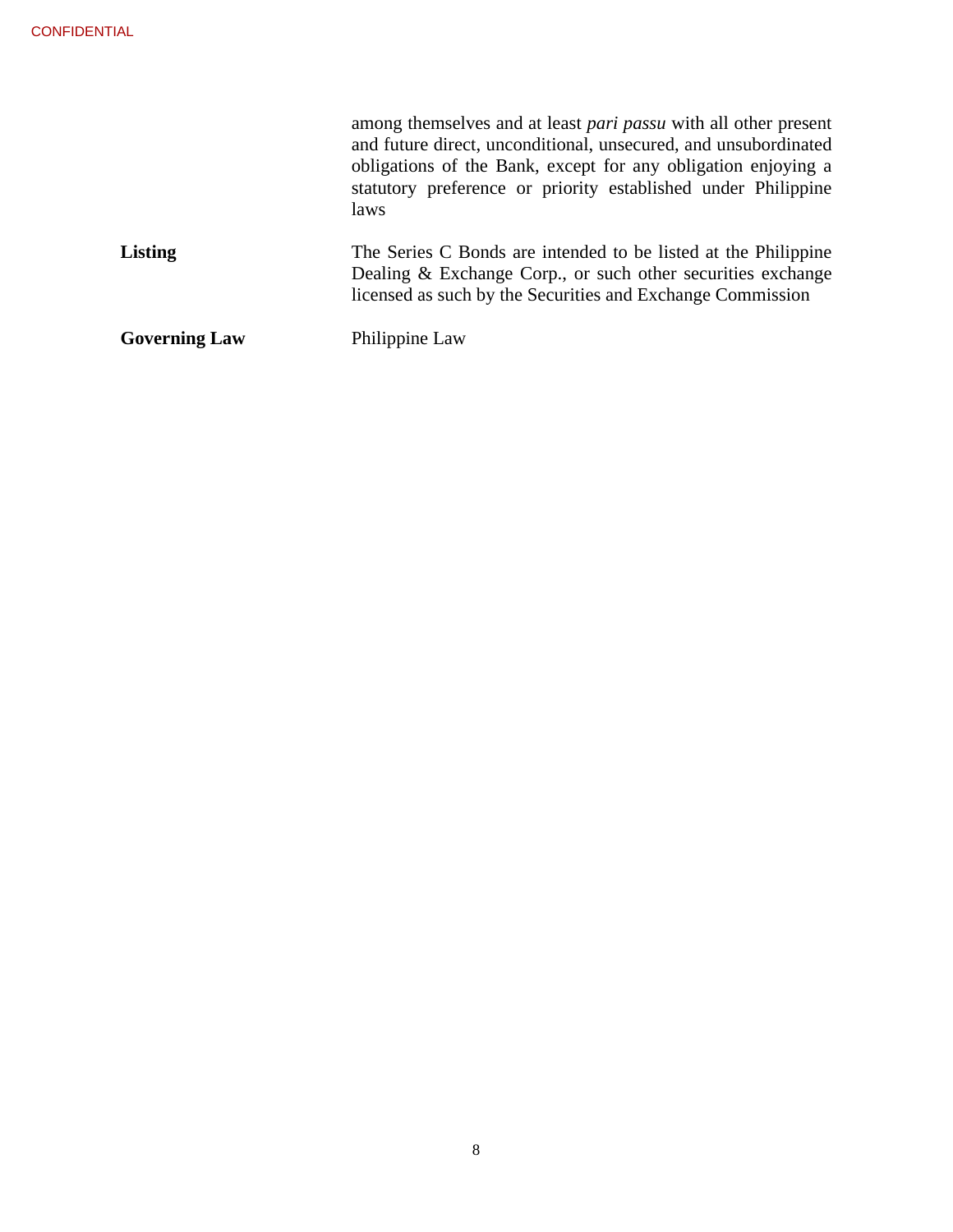# **ADDITIONAL INFORMATION Changes to the Offering Circular**

On 17 November 2020, the Bank released the unaudited interim consolidated financial statements of the Bank and its subsidiaries for the nine months ended 30 September 2019 and 2020 which shall be incorporated by reference to the Offering Circular and can be accessed and downloaded from the PSE Edge [\(https://edge.pse.com.ph/\)](https://edge.pse.com.ph/) and the Bank's website [\(https://www.unionbankph.com\)](https://www.unionbankph.com/).